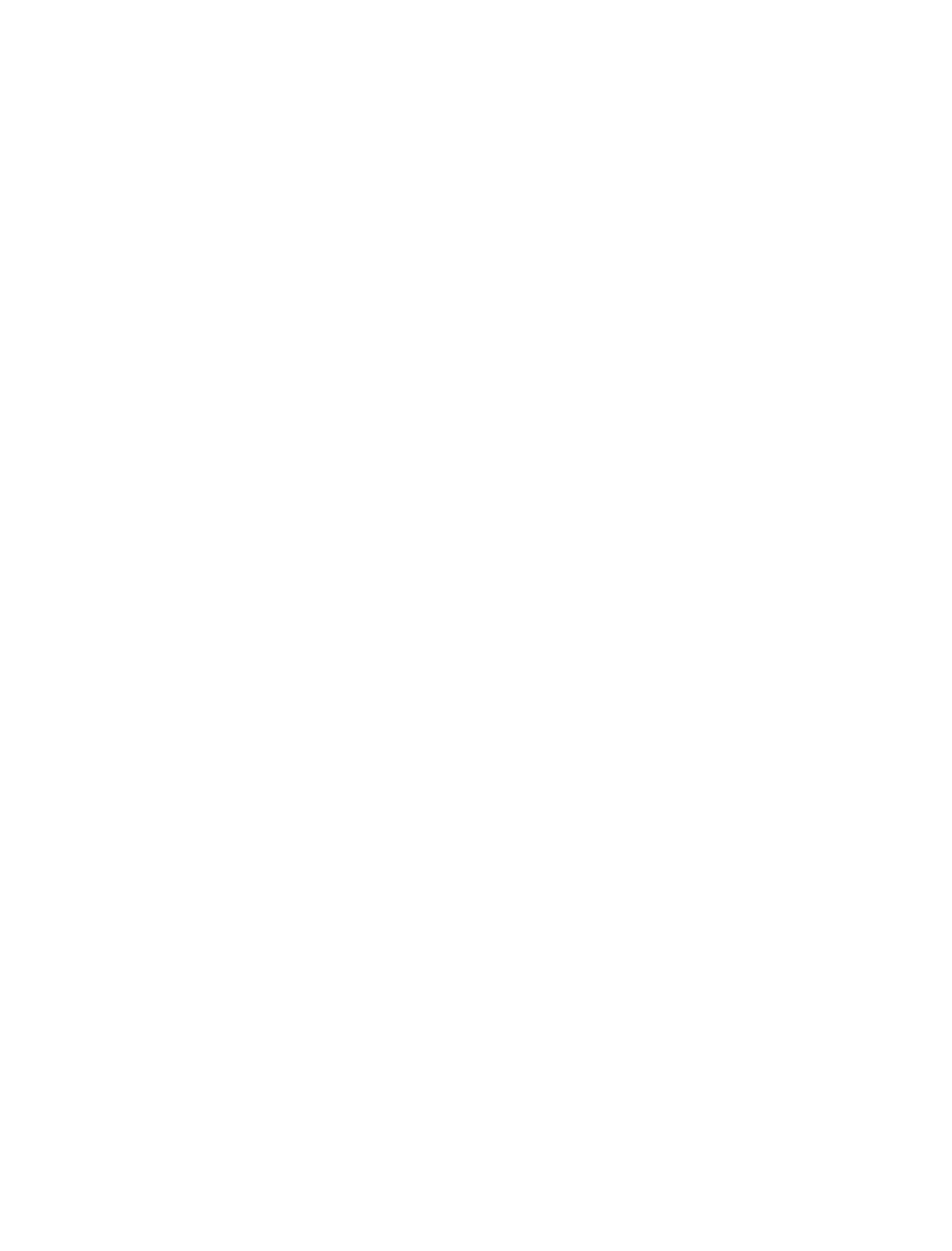interpret all molecular pathology results in the context of the histology, clinical and familial history, and the relevant medical imaging.

## 2 | BONE-FORMING TUMORS

#### 2.1 | Osteoid osteoma and osteoblastoma

According to the current World Health Organization classification of bone tumors, osteoid osteoma and osteoblastoma are regarded as separate entities within the spectrum of benign bone-forming lesions. Arbitrarily divided by size (below or above 2 cm in diameter), clinical and radiological features, albeit both tumors exhibit a nearly identical histology. Osteoid osteomas have a predilection for the cortex of long tubular bones but can occur anywhere in the skeleton. Osteoblastomas most commonly develop in the posterior elements of the spinal vertebra and are regarded as tumors of intermediate category (locally aggressive). Both lesions usually affect children and young adults. They do not transform into high-grade tumors. One of the most challenging tasks in diagnostic bone tumor pathology is to distinguish osteoblastoma from osteoblastoma-like osteosarcoma, especially on core biopsies.

Until recently, molecular data on osteoid osteoma and osteoblastoma were scarce.1,2 However, analysis of whole genome and RNAsequencing of five osteoblastomas and one osteoid osteoma revealed that all tumors showed an oncogenic structural rearrangement in the AP-1 transcription factor, either *FOS* on chromosome 14, or, in one case, its paralogue *FOSB* on chromosome 19.<sup>3</sup> Notably, the previously reported loss of 22q was not detected.<sup>1,2</sup> Otherwise, the genomes revealed few and insignificant alterations in terms of SNVs and copy number aberrations.<sup>3</sup>

Remarkably, the *FOS* break points were all exonic, residing within a narrow genomic locus of exon 4, and the rearrangements included both interchromosomal and intrachromosomal events. Notably, the rearrangements did not involve the coding sequence of other genes (*KIAA1199*, *MYO1B*, and *ANK*) and in the two remaining cases the fusion partner did not lie within a gene. Indeed, the vast majority of cases with *FOS* rearrangements that were detected by fluorescence in situ hybridization (FISH) were strongly immunoreactive for FOS using an antibody against the N terminus.<sup>3</sup>

The *FOSB* rearrangement, identified in the one case sequenced, revealed that the *FOSB* fusion gene would be brought under the control of the *PPP1R10* promoter through an in-frame fusion of *PPP1R10*  to *FOSB* in exon 1. Similar structural alterations involving the same region of exon 1 have been reported in vascular tumors that can also developinbone,andincludepseudomyogenichemangioendothelioma and epithelioid hemangioma.<sup>46</sup>

Distinguishing osteoblastoma from osteosarcoma is clinically important: 183 osteosarcomas, 97 of which exhibited an osteoblastic phenotype, were analyzed for FOS expression by immunohistochemistry, and only 1 revealed positivity that was equivalent to the strong expression seen in osteoblastomas. Furthermore, *FOS* and *FOSB*  genetic alterations appear to be highly specific for osteoid osteoma and osteoblastoma as analysis of the genomes of 55 osteosarcomas, revealed no *FOS* rearrangement.7,8 Taken together, these data show

that osteoid osteomas and osteoblastomas are defined by alterations in *FOS* and, rarely, *FOSB* and that both tumors types are driven by the same genomic events. Taking into account their similar histology, these tumors most likely represent the same disease with different clinical and radiological presentations. Finally, immunohistochemistry for FOS is a simple method for screening equivocal cases for *FOS* rearrangement and can be used as an axillary diagnostic test (Figure 1).

#### 2.2 | Fibrous dysplasia

Fibrous dysplasia is a fibro-osseous lesion: it is a skeletal anomaly caused by postzygotic missense mutations in *GNAS* which encode the activating alpha subunit of the stimulatory G-protein. It can involve single (monostotic) or multiple bones (polyostotic) and occurs alongside a range of endocrinopathies, and skin lesions such as McCune-Albright syndrome.<sup>9</sup> Mazabraud syndrome is defined as fibrous dysplasia and soft tissue myxoma(s).<sup>10</sup>

The *GNAS* mutations are most commonly involve codons 201 of exon 8 (95%, mainly p.R201H and p.R201C) and 227 of exon 9 (5%, Q227L).11,12 These mutations can also be identified in the so-called liposclerosing myxofibrous tumors indicating that this lesion represents a regressive form of fibrous dysplasia.<sup>13</sup> Exceptionally sarcomatous transformation, in the form of osteosarcoma, chondrosarcoma, and an undifferentiated spindle cell sarcoma, may occur in fibrous dysplasia.

#### 3 | OSTEOSARCOMA

Osteosarcoma is the most common primary malignant tumor of bone, generally affecting the metaphyses of long bones. It has a bimodal age distribution with the majority of cases arising in children and adolescence younger than 20 years. Aggressive high-grade tumors, represented by highly variable histological features, account for approximately 90% of osteosarcomas and are treated with neoadjuvant chemotherapy to address systemic spread that may be present at the time of diagnosis. Despite the multimodal chemotherapy, 30%- 40% of patients today still succumb to their disease, mainly due to refractory and/or recurrent disease.

Ten percent of osteosarcomas are classified as low and intermediate grade, namely parosteal, periosteal, and low-grade central osteosarcoma, and are generally not treated with chemotherapy. Parosteal and low-grade central osteosarcomas represent subtypes with an indolent clinical course and both tumors can generally be cured by resection with clear margins but share the risk of transformation into a high-grade tumor, sometimes decades after the initial presentation. There is a high prevalence of *MDM2* (and *CDK4*) amplifications in both parosteal and central low-grade osteosarcoma (85% of parosteal and 25%-30% of central low-grade osteosarcoma, respectively), which can be exploited diagnostically using FISH. MDM2 immunohistochemistry

is sensitive but lacks specificity. Roughly, 10% of conventional highgrade osteosarcomas also harbor *MDM2* amplification suggesting that they may have arisen from a preexisting low-grade tumor. Recently, a single study reported that five of nine cases of parosteal osteosarcoma harbor a *GNAS* mutation in addition to *MDM2* amplification. 14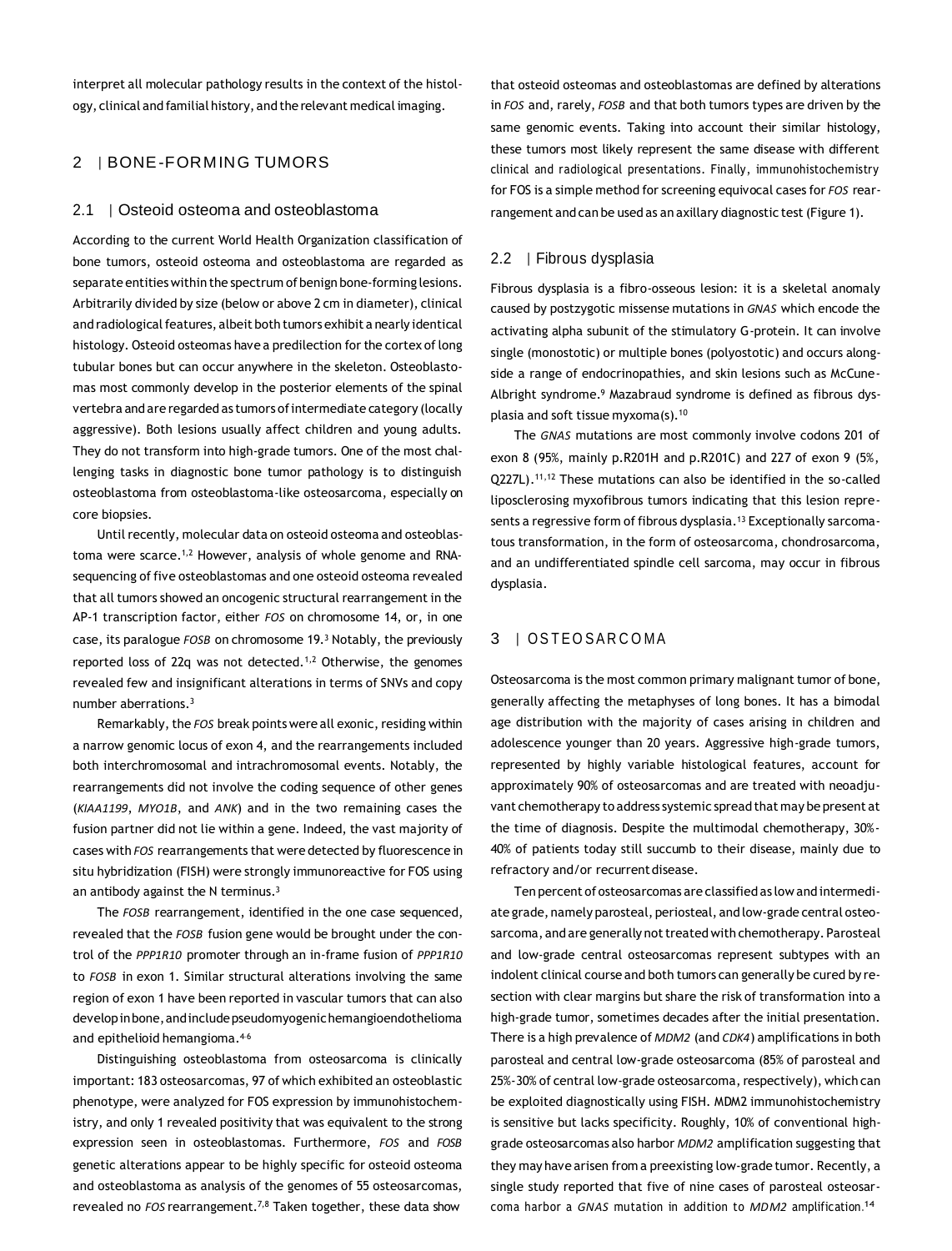

FIGURE1 Photomicrograph of hematoxylin and eosin-stained section showing the characteristic features of an osteoblastoma. The inset on the X-ray shows a lytic lesion in the posterior element of the spinal vertebra, and the immuno-stained section shows FOS nuclear positivity of the osteoblastic cells

This was surprising as *GNAS* mutations until that point, were considered to be specific for fibrous dysplasia (see above) and furthermore the recurrent SNVs in fibrous dysplasia were considered to be mutually exclusive with *MDM2* amplification. This prompted a follow-up study of 97 osteosarcoma samples, 97 samples including 62 parosteal osteosarcomas and 24 low-grade osteosarcomas which failed to reveal *GNAS* alterations. Our results supported the previous observations that*GNAS* mutations are highly specific for fibrous dysplasia and not detectedin parosteal osteosarcoma.<sup>15</sup>

Despite substantial research efforts, in the majority of cases the cause of osteosarcoma is not known (see below), and the diagnosis, subtyping, and grading remain defined by morphology alone. There are no recurrent genetic alterations or molecular profiles linking the prognosis of patients or their response to chemotherapy (other than the presence of*MDM2* amplification, see above), and notably survival rates have not improved significantly over the last three decades.

## 4 | CAUSE OF OSTEOSARCOMA

#### 4.1 | Germ line alterations

It is reported that ~20% of patients under the age of 25 presenting with osteosarcoma have a germ line alteration predisposing them to the disease.<sup>16</sup> The most common germ line-mutated genes in osteosarcoma are *TP53* and *RB1*, and less commonly the *RECQ* helicases (*RECQL2*: Werner syndrome; *RECQL3*: Bloom syndrome; *RECQL4*: Rothmund-Thomson syndrome).

Other causes include ionizing radiation<sup>7</sup>: Pagetic bone disease associated with *SQSTM1* mutations detected in 20%-50% of familial and 10%-20% of sporadic cases, in addition to mutations in *TNFRSF11A* (RANK) and *VCP*17,18; and bone infarct occurring in Hardcastle syndrome diaphyseal medullary stenosis which is inherited as an autosomal dominanttrait.<sup>19</sup>

#### 4.2 | Somatic alterations in osteosarcoma

High throughput next generation sequencing technology has confirmed thatosteosarcoma exhibits chromosomalinstability characterized by multiple complex rearrangements, and that the number of SNV is relatively low compared to many cancers of adulthood. In 2011, chromothripsis was described in osteosarcoma and provided for the first time an explanation for the genomic complexity of this tumor type.<sup>7</sup>

#### 4.3 | Cancer driver genes

As many as 67 different cancer genes, with structural variants being the most common source of mutation, have been reported in osteosarcoma: the most common being alterations in *TP53* which have been reported in as many as 88% of cases. Other genes and/or signaling pathways include *MYC*, *PTEN*, *ATRX*, *CDKN2A*, *PI3K/mTOR*, *IGF*, *FGF*, *RUNX2*, *VEGFA*, and *E2F3.*7,20 Although there have been attempts to correlate specific somatic copy number alterations and the amount of chromosomal complexity with outcome and/or response to chemotherapy none have been found superior to the histologically assessed response to treatment.

Subgroups of osteosarcomas have also been identified as harboring recurrent alterations that are potentially actionable including *FGFR1* amplification 18.5% of osteosarcomas that do not respond to chemotherapy,<sup>21</sup> and alterations in the *IGF1R* signaling pathway in up to 14% of high-grade osteosarcoma.<sup>7</sup> These findings require validation in larger cohorts, and the clinical impact is tested by stratifying patients in clinical trials.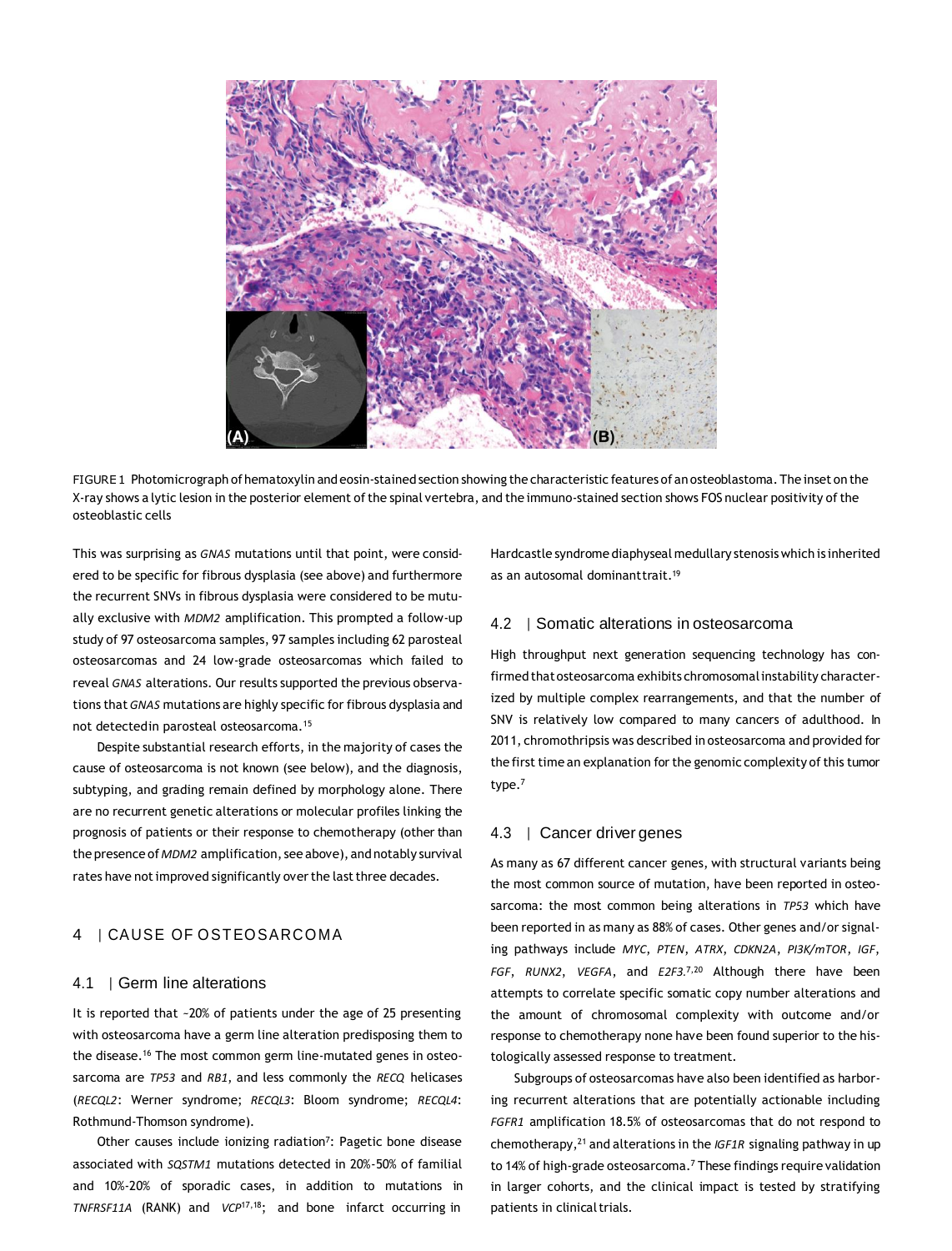#### 5 | O STEO CL AST- RICH TUMO RS

This is a diverse group of tumors exhibiting features of either or both bone and cartilage differentiation but all are linked through the presence of conspicuous numbers of large osteoclast-like cells containing up to 100 nuclei. Despite these multinucleate cells being the most conspicuous cell type, it had been accepted for some time that the stromal population represents the neoplastic component. However, it has only been with the advent of molecular analysis that this has been shown definitively.<sup>22</sup> Notably, two of the three epiphysealbased primary bone tumors—GCT of bone and chondroblastoma are osteoclast-rich: the third epiphyseal-based tumor is clear cell chondrosarcoma (see below). Remarkably, all three tumor types have been reported to harbor SNV in one of two genes, *H3F3A* or *H3F3B*, encoding the replication-independent histone 3.3. These two genes are found on chromosomes 1 and 17, respectively, but encode an identical protein. 22

## 6 | GCT OF BO NE

GCT of bone is a locally aggressive tumor with a predilection to the subarticular (epiphyseal) region of long bones. GCTs occasionally metastasize to the lung but the metastases retain the original histological features and are usually slow-growing with some cases even undergoing regression. Virtually all GCTs (96%) harbor a *H3F3*

mutation which is restricted to *H3F3A* involving specifically Glycine 34, with G34W (p.Gly34Trp [p.G34W]) accounting for the vast majority of the variants and G34L (p.Gly34Lys [p.G34L]) for a small minority.23,24 Detection of the p.G34W mutation in the nuclei of the mononuclear cells by immunohistochemistry definitively showed that this was the neoplastic cell: the antibody is highly specific and sensitive and is used for diagnostic purposes (Figure 2).<sup>23</sup> Apart from this H3F3 driver gene mutation in GCT, there was a relatively low somatic mutation burden and copy number, and rearrangement analysis showed that tumors were diploid overall, with a paucity of structural changes.<sup>22</sup>

Ninety nine giant cell granulomas of the jaw have been assessed for the expression of the H3.3 p.G34W mutant protein, but to date no case with immunoreactivity has been identified.23,24 This argues, until proven otherwise, that giant cell granulomas of the jaw are not only morphologically but also genetically distinct from GCT.

GCTs rarely occur in the immature skeleton, but in such circumstances they may be sited in the metaphyseal region. The identification of the H3.3 p.G34 mutant variants in such osteoclast-rich tumors argues that such neoplasms represent conventional GCT and should be diagnosed and treated as such.<sup>23</sup>

#### 7 | SYNDROMES INVOLVING GCT OFBONE

Recently, a new cancer syndrome has been described involving pheochromocytomas, paragangliomas, and GCT caused by a postzygotic



FIGURE 2 Photomicrographs of the biopsy specimen showing a conventional giant cell tumor of bone (A) with diffuse H3.3 G34W expression (B). Note that the expression is restricted to the tumor stromal cells, and it does not decorate the osteoclast-like giant cells. C, Inset of a lateral radiograph showing the lytic tumorin the patella.D,A post-denosumab treatment specimen showing ossification ofthe matrix withabsence of osteoclast-like giant cells. E, H3.3 G34W expression is retained in the tumor cells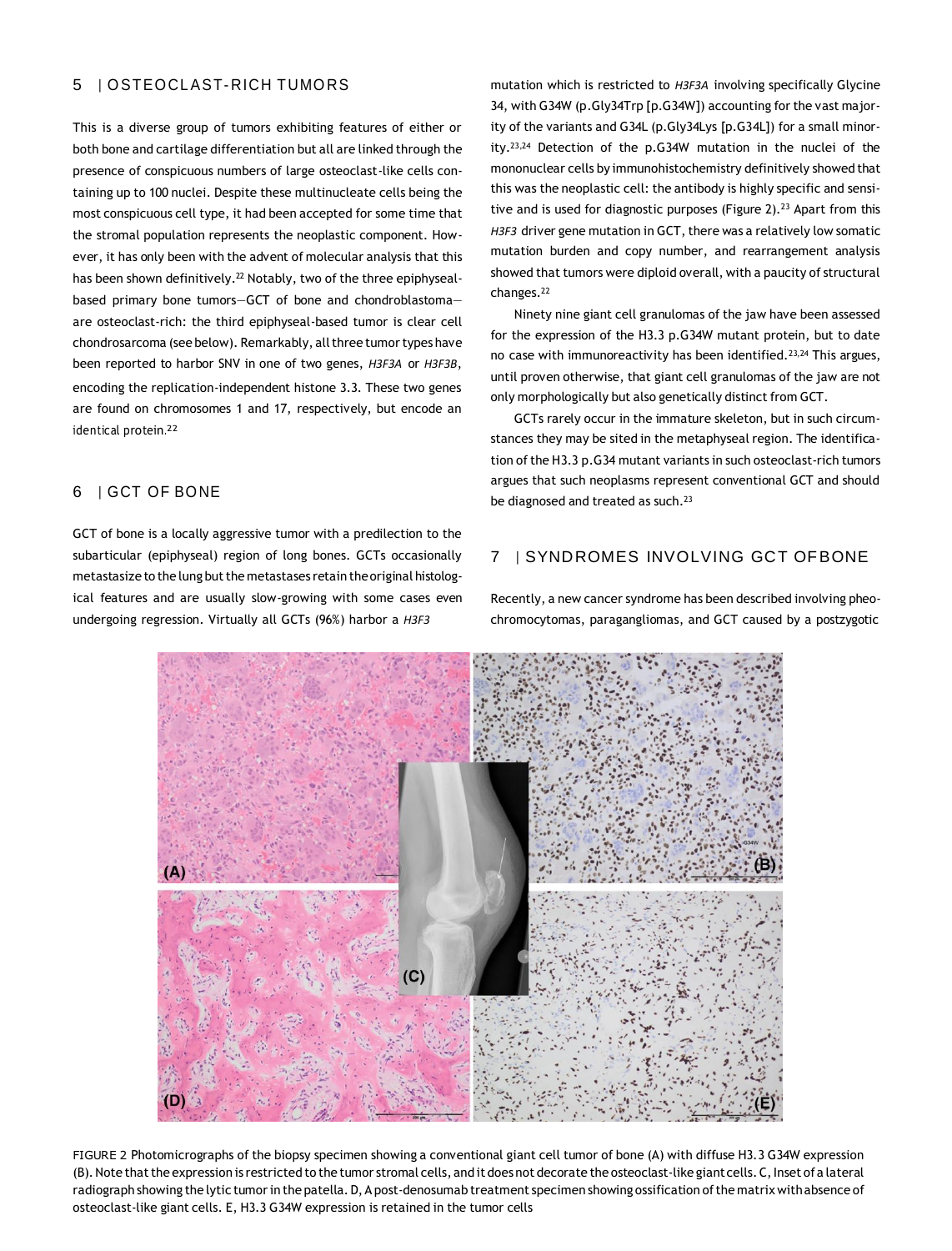histone 3.3 G34W mutation.<sup>25</sup> Histologically, the GCT appears identical to the sporadicvariant.

Familial clustering has been described in Pagetic bone disease, particularly in the early onset form (see above) which can be multifocal, in individuals with GCT. Germ line missense mutations in 2810C>G (p.Pro937Arg) in the zinc finger protein 687 gene (ZNF687) have been found to be a familial monogenic cause of this phenotype and consistent with the autosomal-dominant inheritance pattern of the disease. These ZNF687 mutations are mutually exclusive of other genes known to be associated with a Pagetic-related syndrome (see above).<sup>25</sup>

## 8 | CELL LINEAGE OF GCT OF BONE

The mononuclear neoplastic cell in the GCT has been considered for some time to be of osteoblastic lineage. This view was based on the observation that although bone formation is not common, it can be extensive in a small numbers of cases; furthermore, these cells express osteoblastic markers.<sup>26</sup> However, the most definitive evidence to date is gleaned from research published nearly 20 years ago which showed that osteoclast formation is RANKL-dependent, a molecule produced by osteoblastic cells, among others.<sup>27</sup> This led to the development of denosumab, a monoclonal antibody targeting RANKL, which has proven useful as an adjuvant treatment of GCT.<sup>28</sup> The finding that treatment of GCT with denosumab results in almost total depletion of osteoclast-likegiantcellsand the maturationofthe neoplastic mutant cells, which is seen as the formation of new bone demonstrates unequivocally that the neoplastic cells are of osteoblastic lineage (Figure 2). This also reveals that osteoclasts curb bone formation.The specific molecules responsible for this have not been characterized in GCT so far, although candidates include those implicated in the reverse coupling of bone formation and resorption described in the literature.<sup>29</sup> Most recently, there is evidence that RANK secreted by osteoclasts act to suppress bone formation by reverse signaling through osteoblastic RANKL.<sup>30</sup>

## 9 | MALIGNANT GCT OF BONE

Malignancy in GCT is rare but well described. In our experience, such tumors which can be difficult to distinguish from telangiectatic osteosarcoma are characterized by a *H3F3A* G34 mutation. There appears to be a wide variation of biological behavior in cases of malignant GCT. However, with the ability to identify a *H3F3A* mutation, it will be easier to distinguish these cases from other bone malignancies and generate, with time, a larger cohort of patients with such tumors, permitting a better knowledge of the disease.<sup>23</sup>

## 10 | CHONDROBLASTOMA

Thisnonconventionalbenigncartilaginous tumorhashistological, clinical, and radiological features overlapping with those of GCT. However, the stromal cells exhibit a chondroblastic phenotype, as seen as

(osteo-)chondroid matrix deposition, and the tumor presents most commonly in the immature skeleton although not exclusively. The majority is treated successfully with curettage. It very rarely metastasizes—a benign metastasizing chondroblastoma—but does not transform into a high-gradetumor.

Similar to GCT, virtually all chondroblastomas harbor a *H3F3*  mutation. However, the mutation is confined to p.K36 and is always substituted for a methionine. Furthermore, although there is a clear preference for the mutations occurring in *H3F3B*, although occasionally they also are found in *H3F3A.*<sup>22</sup>

Gene expression of *H3F3A* and *H3F3B* does not distinguish between GCT (*H3F3A* G34W mutant) and chondroblastoma (*H3F3B*  K36M mutant). Interestingly, different expression patterns of the two genes have been reported during embryonic and postnatal development in both normal murine and human tissues, suggesting that temporal differences may account for the activity of the two genes. 31,32 *H3F3A* p.K27M and p.G34R/V mutations also occur in childhood brain tumors, but histone 3.3 mutations appear to be specific to certain tumor types, indicating distinct functions of histone 3.3 residues, mutations, and genes.33,34

Detection of the p.K36M in the *H3F3A* or the *H3F3B* genes is diagnostic and is best sought using immunohistochemistry as immunoreactivity in even a few cells can clinch the diagnosis (Figure 3).<sup>35</sup> As in GCT, the neoplastic cell in chondroblastoma is the stromal mononuclearcellandnottheosteoclast-likegiantcelloritsprecursor.

Chondroblastoma in the jaw and skull bones is exceptionally rare, and to date no case with a H3.3 p.K36M mutation has been identified raising the question as to whether this tumor really occurs at this site. The analysis of a large set of such tumors will be necessary to answer this question.

The H3.3 p.K36M mutation is mutually exclusive of genetic alterations identified in other tumors which could be considered in the differential diagnosis.

#### 11 | ANEURYSMAL BONE CYST (ABC)

This is a benign locally aggressive osteoclast-rich tumor occurring in any bone, including the vertebral bodies. It arises in the metaphysis of long bones but may extend to the subarticular region. Approximately, 75% of cases harbor a balanced chromosomal translocation involving *USP6* gene, sited in chromosome 17p13, with a variety of fusion partners including *CDH11*, *ZNF9*, *COL1A1*, *TRAP150*, *OMD*, *RUNX2*, and *CTNNB1.*<sup>36</sup>–<sup>39</sup> As with other osteoclast-rich tumors, it is the mononuclear spindle cells that harbor the genetic alteration.<sup>39</sup> The*USP6* gene rearrangement acts as an oncogene and brings about alteration of cell migration and cytokinesis. It is important to distinguish this tumor from secondary aneurysmal cystic change "secondary ABC"associated with other neoplasms. In the event of secondary cystic change, the absence of *USP6* gene rearrangement and/or the detection of a genetic aberration characteristic of the underlying tumor, such as *GNAS* SNVs in fibrous dysplasia,<sup>11</sup> a *GRM1* structural alteration in chondromyxoid fibroma, and H3.3 alterations in GCT and chondroblastoma, can help in reaching a diagnosis.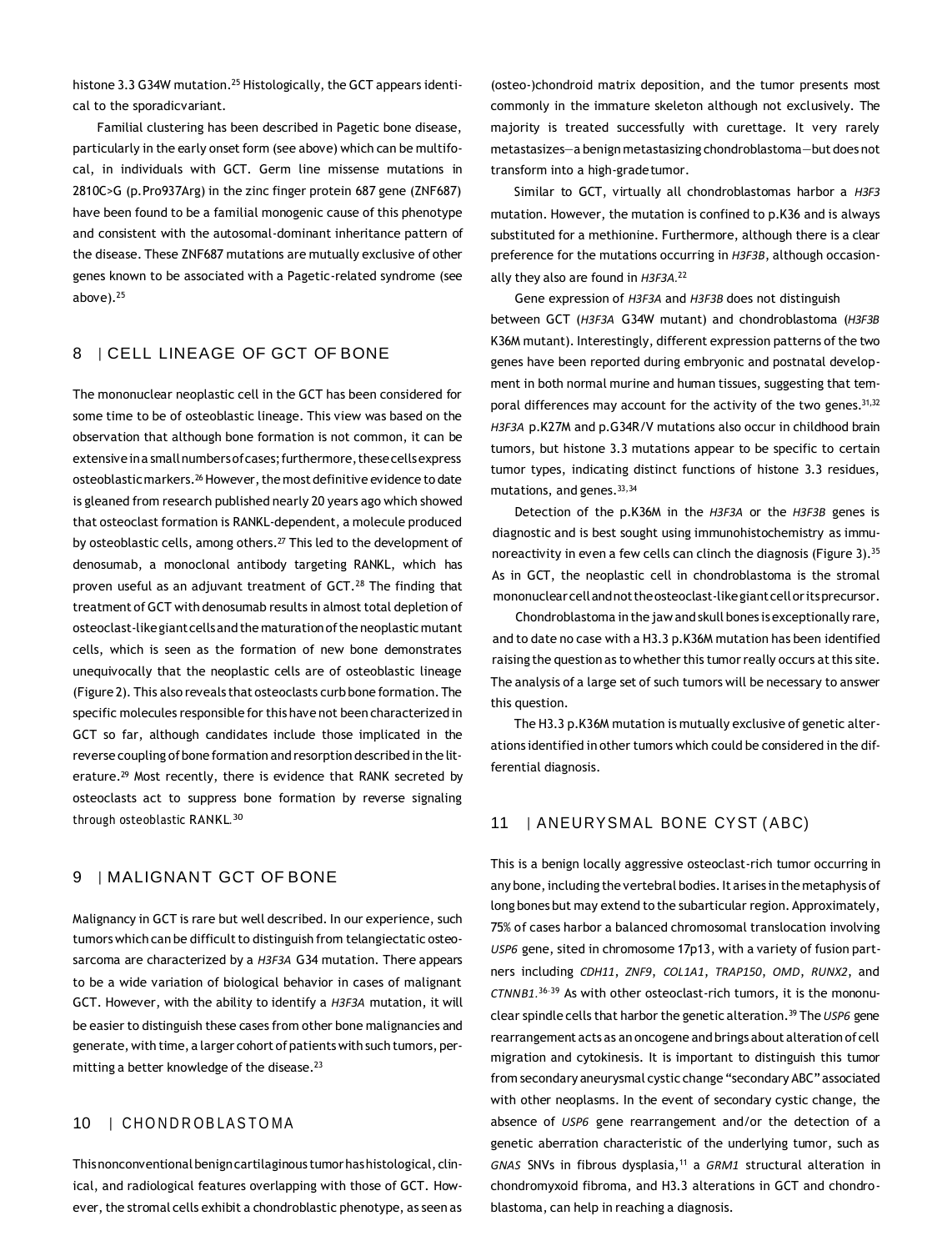

FIGURE 3 A, Axial MRI scan (T2-weighted, TSE, FS) showing a well-defined lobular lytic lesion in the calcaneus with fluid-fluid levels characteristic ofaneurysmal bone cyst change.B,Photomicrograph ofthe curettage specimen showing fibrino-osteoid seams formingthe cystic walls along with small fragments of an osteoclast-rich tumor. C, H3.3 K36M immunohistochemistry with nuclear expression highlights the tumor fragments

Detection of a *USP6* gene rearrangement is extremely helpful in small samples when the differential diagnosis includes primary ABC and telangiectatic osteosarcoma: two neoplasms with significantly different clinical courses and require distinct treatments.

*USP6* rearrangements have also been detected in close to 90% of nodular fasciitis, a soft tissue tumor, often thought to represent a reaction to trauma that may resolve spontaneously.  $36,40$  Although *MYH9*, on chromosome 22q12.3, is the common fusion partner (65% of cases) with *USP6* in nodular fasciitis, it has not been reported in ABC. The *USP6* alteration has also been detected in cases as myositis ossificans, giant cell lesions of small bones, and fibro-osseous pseudotumors of digits suggesting that all such lesions are part of a spectrum of tumors with overlapping histological features.<sup>41,42</sup>

#### 12 | TENOSYNOVIAL GCT

Tenosynovial GCT, which in its diffuse form is also known as pigmented villonodular synovitis, is a locally aggressive tumor harboring a specific translocation resulting in high levels of colony-stimulating factor 1 expression.<sup>43-45</sup> Although arising in the synovium of the joint or on the synovial lining of a tendon sheath, it can erode and even destroy the adjacent bone, and in more advanced disease it can be difficult to determine the original site of the tumor. Histologically it can mimic GCT. As the number of the neoplastic cells in the lesion is small, the fusion gene is usually difficult to detect by FISH. However, the test is rarely required as in most cases the histology is diagnostic. Detection of H3.3 p.G34W expression by immunohistochemistry would exclude diagnosis of tenosynovial giant cell tumour as this is

restricted to GCT. Tyrosine kinase inhibitors targeting the colonystimulating factor 1 receptor can induce a response in affected patients, therefore making an accurate diagnosis even more important.<sup>46</sup>

## 13 | CHORDOMA

Chordoma is a primary malignant bone tumor showing notochordal differentiation and is sited along the skeletal axis occurring in bones from the skull base to the coccyx.<sup>47</sup> Very rarely tumors occur in soft tissues.44,45 Chordoma can present at any age from birth to late old age, but most commonly in middle age. It is rarely seen in the black African population.<sup>48</sup> The median survival is 7 years and it behaves in a locallyaggressive manner withmetastases occurring typically late in the course of thedisease.

Brachyury (TBXT) expression detected by immunohistochemistry is a highly specific and sensitive biomarker for chordoma: it decorates diffusely and strongly the nuclei of all chordomas other than the rare dedifferentiatedvariant(Figure4). Less specific markers includecytokeratins, S100 protein, and aldo-ketoreductase 1B10.<sup>47</sup> The TBXT protein expression is associated with somatic copy number gains in 27% of cases which may be seen as just one extra signal on FISH, representing a simple tandem duplication although the genomic events may be more complex.<sup>49</sup> No pathogenic somatic SNVs in *TBXT*  in chordoma have been reported to date. Nevertheless, evidence for *TBXT* being implicated in the pathogenesis of the disease is substantial: at a genomic level, germ line tandem duplication of *TBXT* is a key genetic predisposition event in familial chordoma,<sup>50</sup> silencing of the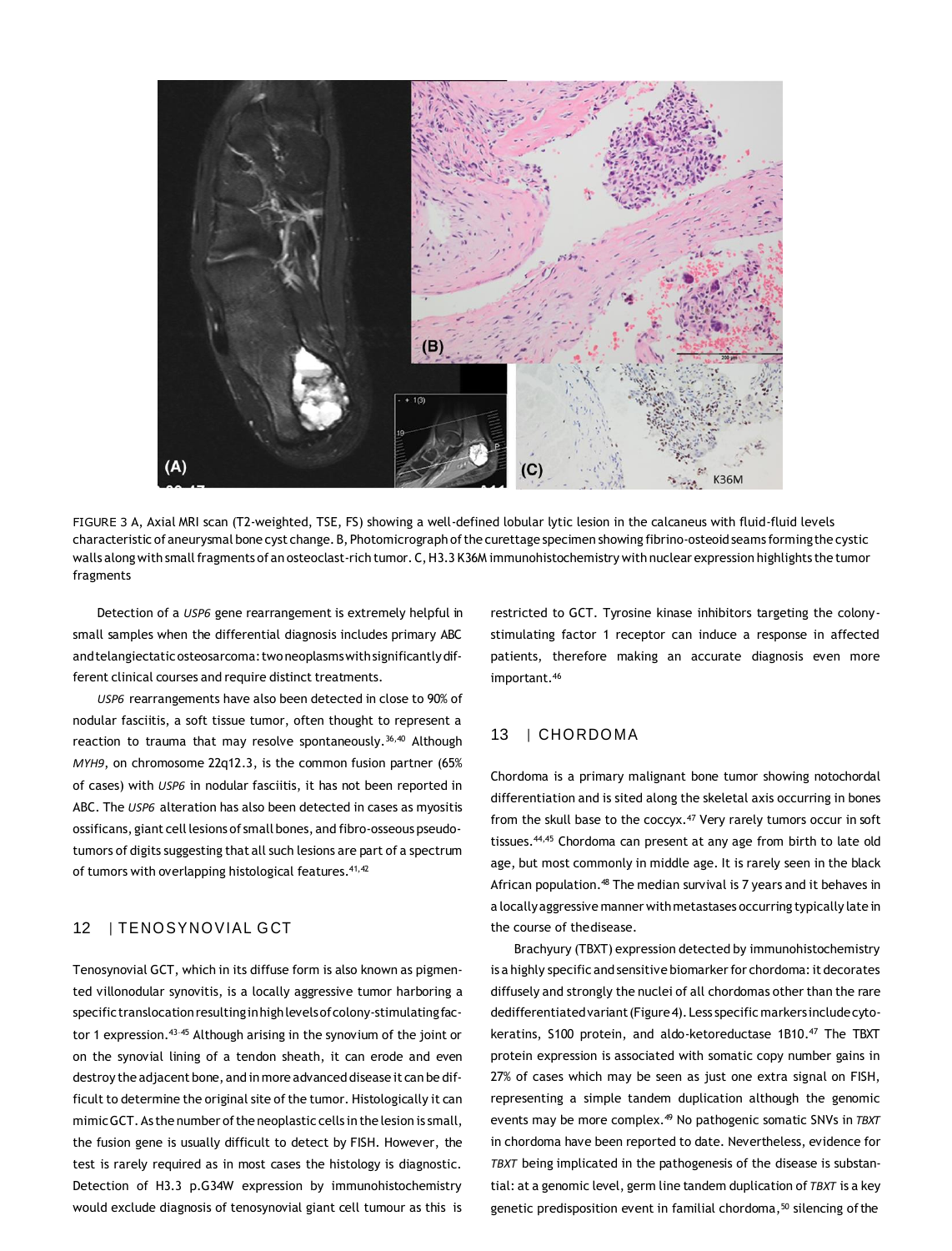

FIGURE 4 A, Sagittal T2W TSE MRI scan showing a large sacral tumor. Photomicrographs showing both conventional (left side) and dedifferentiated chordoma components in one slide (B) and separately (C, conventional; and D, dedifferentiated). Immunohistochemistry for TBXT showing nuclear expression in the conventional areas (left side). E, The top-right dedifferentiated fragment shows no immunoreactivity

gene in chordoma cell lines results in senescence and cell death, 51, 52 and 98% of patients with sporadic chordoma harbor the rs2305089 SNP within the DNA binding domain of *TBXT.*<sup>53</sup>

Whole genome and RNA-sequencing of chordomas identified occasional rearrangements and copy number changes, including chromothripsis, but recurrent gene fusions were not observed.<sup>49</sup> *CDKN2A*  was confirmed as being a key cancer gene in chordoma supporting the loss of expression in ~80% of cases.<sup>54</sup> As a consequence, CDK4/ CDK6 signaling becomes constitutively activated and might serve as a therapeutic target.<sup>55</sup> Clinically actionable *PI3K* signaling mutations including *PIK3CA*, *PIK3R1*, and *PTEN* have been identified in 16% of cases, although clinical trials are required to determine the clinical value of such targeted therapies. Although *EGFR* mutations have not beenidentifiedinchordomas,thephosphorylatedproteinisexpressed in the majority of cases, and therapeutic compounds have been found to induce chordoma cell death in vitro.<sup>56-58</sup> This research has resulted in the opening of a recent phase II clinical trial using Afatinib, a third generation EGFR inhibitor. Finally, cancer driver events have also been identified in chromatin remodeling genes including *SETD2*, *ARID1A*, and *PBRM1* raising the possibility that chordoma may be susceptible to epigenetic inhibitors.49,59,60

Poorly differentiated chordoma was first described by Mobley et al as tumors with cohesive epithelioid morphology, marked pleomorphism, and mitotic activity. They express TBXT and cytokeratins but unlike conventional chordoma additionally reveal loss of SMARCB1 expression on immunohistochemistry.<sup>61</sup> The loss of

SMARCB1 expression is due to the frequent homozygous *SMARCB1*  deletions, which are easily detected by FISH. This subtype of chordoma is most commonly seen in patients under the age of 30 occurring most commonly at the skull base or high cervical vertebra, although more recently a small number have been reported in the sacral region. These tumors typically show an inferior prognosis compared to conventional chordoma.<sup>62,63</sup>

In a recent study, we reviewed 359 chordoma cases, all of which were immunoreactive for TBXT and cytokeratins, for the expression of SMARCB1. Ninety two (25.6%) of these occurred at the skull base and 57 (62.0%) affected young patients (≤30 years old). Four tumors (1.11%) showed absence of SMARCB1 immunoreactivity. However, the incidence of SMARCB1-negative chordomas reaches 7% (4 of 57) if only patients younger than 30 years of age presenting with cervical/skull base chordromas are considered "personal unpublished communication."

The identification of the SMARCB1-negtive chordoma subtype is clinically relevant as Enhancer of Zeste homologue 2 (EZH2) inhibitor drugs, such as Tazemetostat, potentially have a therapeutic benefit. Notably five chordomas considered to represent conventional chordomas have been reported to show loss of INI-1 expression.<sup>64,65</sup> This may reflect the challenge of distinguishing conventional chordoma with atypia and poorly differentiated chordoma on a hematoxylin and eosinstained section, but irrespective of the reason, these cases highlight the importance of assessing the SMARCB1 immunoreactivity status in cases other than those with significant histological pleomorphism as it may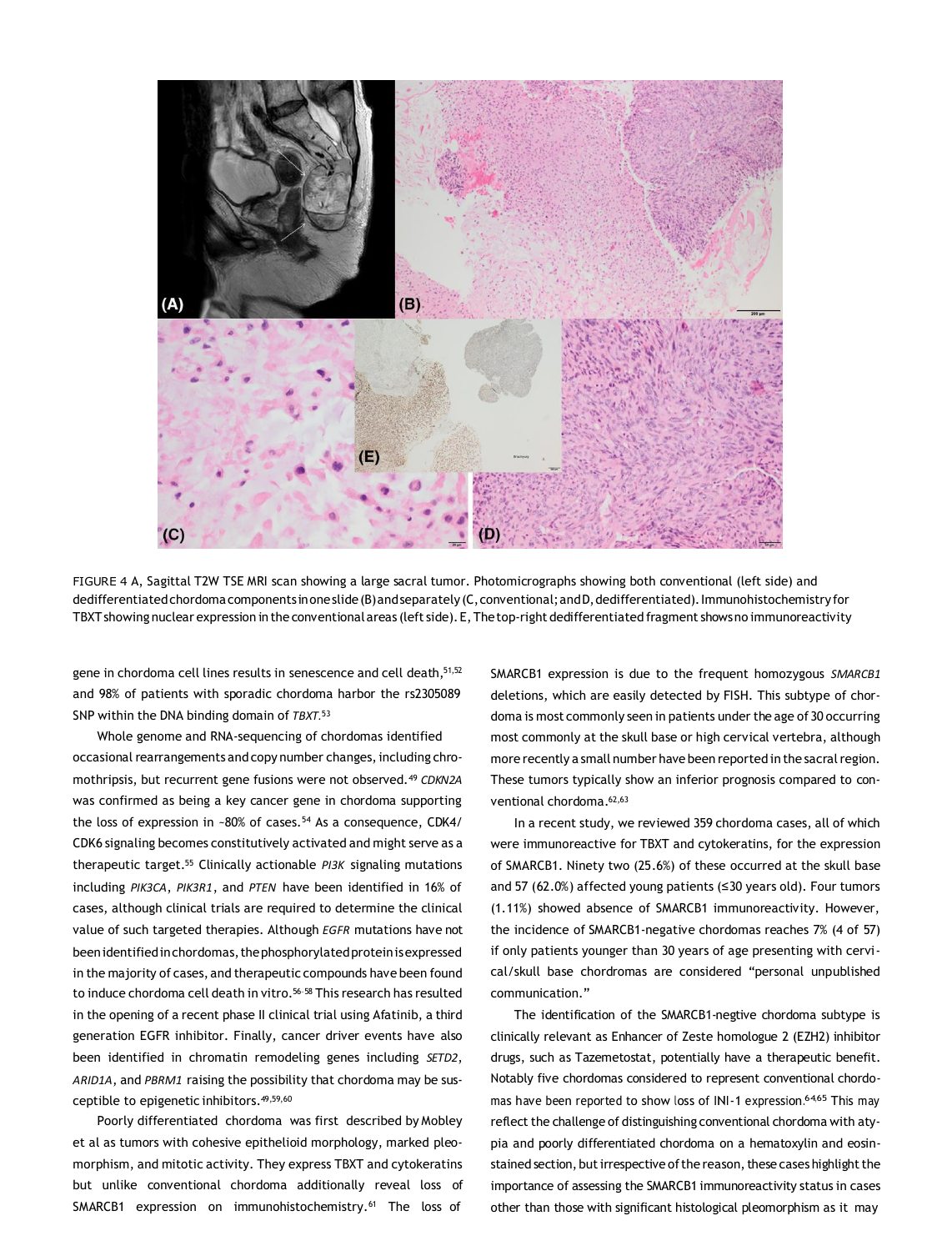

FIGURE 5 A, Sagittal MRI scan of the knee showing nodules within Hoffa's fat pad and lying loose in the superior synovial compartment. B, Photomicrograph of a multinodular bland cartilaginous tumor covered by synovium, consistent with synovial chondromatosis. C, Interphase fluorescence in situ hybridization (FISH) using *FN1* break apart probe confirming a *FN1* gene rearrangement (split red and green signal in the nuclei)

provide an opportunity for a patient to be entered into a clinical trial for a disease where there are currently only few therapeutic options.

## 14 | CARTILAGINOUS TUMORS

Conventional cartilaginous tumors are the most common primary bone tumors and the incidence is likely to be underestimated as many of the benign lesions, enchondromas (central), and osteochondromas

(surface) are detected incidentally. Chondrosarcoma is the second most common form of primary malignant bone tumor overall, but is the most common form in adults. The general view is that enchondromas and osteochondromas represent the precursor lesion of central and peripheral chondrosarcoma, respectively, but that transformation occurs in a minority of cases, particularly in the latter. 66–68

# 14.1 | Isocitrate dehydrogenase 1 (IDH1) and isocitrate dehydrogenase 2 mutations

*Isocitrate dehydrogenase 1* (*IDH1*) and *IDH2* somatic, heterozygous, missense, and point mutations were first described in low-grade gliomas, secondary glioblastomas (80%),<sup>69</sup> acute myeloid leukaemia (16%),<sup>70</sup> and less commonly in other neoplasms. The most common mutations include R132 in *IDH1* as well as R172 and R140 in *IDH2*, which all result in changing key arginine residues required for enzyme binding to the substrate isocitrate at the active sites. The mutant enzymes lose the ability to convert isocitrate to α-ketoglutarate, and additionally gain a new function that leads to the accumulation of D-2-hydroxyglutarate,<sup>71</sup> which competitively inhibits α-ketoglutaratedependent enzymes such as histone and DNA demethylases (for review, see Ref. 71).

Sixty percent of central conventionaland dedifferentiatedaswell as periosteal cartilaginous tumors harbor *IDH1* R132 or *IDH2* R172 (the R140 variant is not reported in cartilage tumors) although the former represents roughly 90% of all mutations.66,72 These *IDH1*-mutant and *IDH2*-mutant tumors can be distinguished from their wild-type variants by their methylation profiles.<sup>73</sup>

There are several different *IDH1* substitutions at residue p.R132, the most common being R132C occurring in ~40% of IDH-mutant cartilaginous tumors, the other include R132G, R132H, R132L, R132S, R132I, R132Q, and R172S. This is in contrast to IDH-mutant brain tumors of which at least 70% harbor a R132H mutation and for which there is an excellent antibody for diagnostic use. *IDH1* and *IDH2*  mutations can occur in tumors of any site but are found more commonly in the tubular bones of the hands and feet with 90% of these revealing a mutation compared to 53% of tumors in the long bones of the appendicular skeleton, and 35% of those in the flat bones.<sup>66,74</sup> These mutations have never been detected in other types of cartilaginous tumors including osteochondromas, and peripheral(secondary to osteochondroma) chondrosarcomas which harbor a mutation in one of the *EXT* genes, <sup>67</sup> clear cell chondrosarcoma, mesenchymal chondrosarcoma, synovial chondromatosis, chondromyxoid fibroma, and chondroblastoma.35,75,76 Specifically, these mutations have not been detected in osteosarcoma, making the detection of either an *IDH1* or *IDH2* mutation a valuable biomarker for distinguishing chondroblastic osteosarcoma from high-grade chondrosarcoma and dedifferentiated chondrosarcoma exhibiting osteosarcomatous differentiation.<sup>66</sup>

*IDH1* and *IDH2* mutations do not correlate with grade of cartilaginous tumors: the mutations represent early events, and are retained through the life of the tumor, that is, as a tumor progresses from low to high grades and into a dedifferentiated phenotype, in local recurrences and in metastatic lesions. However, neither their presence, nor the different *IDH1* mutations at residue p.R132, of which there are several, appear to impact on clinical outcome.<sup>66,77</sup> This is in contrast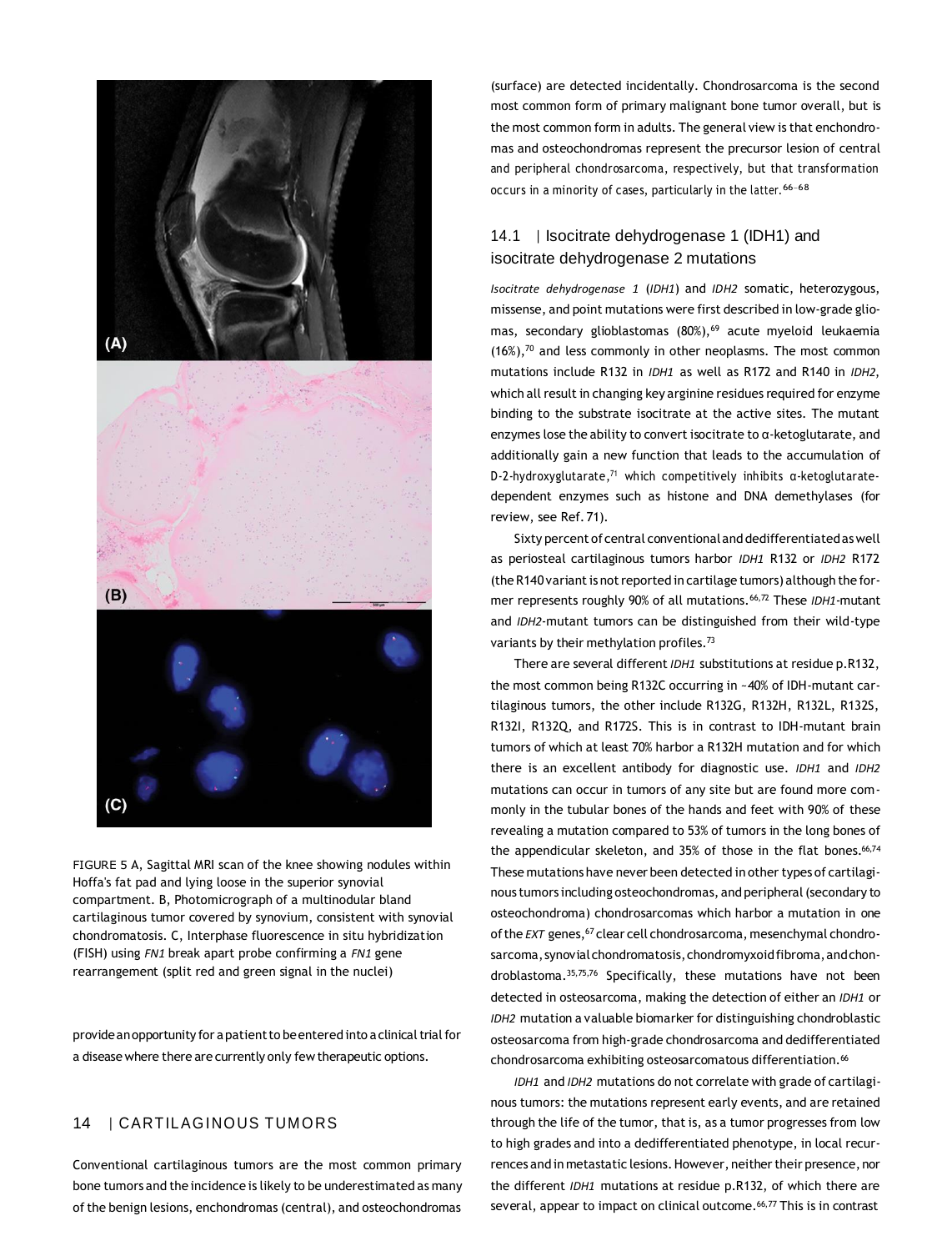with *IDH1* mutations in glioblastomas which confer a better prognosis compared with *IDH* wild-type braintumors.

#### 14.2 | Whole genome and exome sequencing

Our exome sequencing study of chondrosarcoma showed that the somatic mutation burden in these tumors have a significant association with increasing grade: high-grade chondrosarcomas (grade II, grade III, and dedifferentiated)have on average more than double the somatic mutations per sample as grade I chondrosarcoma. Furthermore, the results confirmed some of what was already known: 33% of chondrosarcoma harbor alterations in the RB1 pathway, including *CDK4*, *CDK6*, and *CDKN2A* mutations thereby confirming previous reports that loss of *CDKN2A* is a recurrent event in high-grade chondrosarcoma, and is not seen in low-grade disease.78,79

Other mutated genes that are commonly found in chondrosarcoma include *TP53* (20%), and genes involved in the hedgehog signaling pathway (18%) including *PTCH1*, *SUFU*, and *GLI1* along with *RUNX2* and *HHIP*, some of which represent therapeutic targets. In addition, mutations of other known cancer genes include *SETD2*, *KDM6A*, *NF2*, *SF3B1*, *TET2*, *DNMT3A*, and *TSC1.*

A novel recent finding in conventional cartilaginous tumor was the presence of *COL2A1* in 37% of cases independent of the presence of *IDH1/2* mutations; the gene shows hypermutability and the range ofmutations consisted of splice site,indels,missense, and large-scale rearrangements. No synonymous mutations were identified. The patterns of mutation were consistent with selection for variants likely to impair normal collagen synthesis. These alterations in *COL2A1* appear to be specific tochondrosarcoma.<sup>72</sup>

#### 14.3 | Synovial chondromatosis

*FN1-ACVR2A* and *ACVR2A-FN1* in-frame fusions were identified in two cases of chondrosarcoma arising on the background of synovial chondromatosis using whole genome and exome sequencing. Our group reported that 31 of 57 cases (54%) of synovial chondromatosis and 2 of 3 cases of synovial chondrosarcoma harbor *FN1* and/or ACVR2A gene rearrangements as assessed by FISH<sup>80</sup> (Figure 4). These alterations define this tumor type but cannot aid in differentiating between benign and malignant forms.

## 15 | MULTIPLE ENCHONDROMAS (AKA ENCHONDROMATOSIS)

There are several different forms of enchondromatosis characterized clinically by different phenotypes, some of which are classified genetically.<sup>81</sup>

#### 15.1 | Ollier disease

Ollier disease is the most common form of multiple enchondromas and tumors in 80% of individuals diagnosed clinically with this condition harbor either an *IDH1* (98%) or *IDH2* (2%) heterozygous somatic mutation, and each tumor in an individual carries the same mutation. There is a highly informative conditional knock-in mice demonstrating that failure of cartilage to mature into bone in the growth plate results in persistent small enchondroma-type nodules in the medullary bone.<sup>82</sup> The mosaic pattern of disease is explained by an early postzygotic (somatic) mutation. The timing of these events is also likely to explain the range of tumors seen in patients with Ollier disease: these include enchondromas and spindle cell hemangiomas in Maffucci syndrome, and the more diverse range of tumors which include gliomas, acute myeloid leukaemia, multiple cartilaginous neoplasms, and hemangiomas, which present in some patients.<sup>74,83</sup>

## 15.2 | Less common forms of multiple enchondromas

Individuals with a rare familial form of an Ollier-type phenotype have been reported as harboring *parathyroid hormone receptor 1* mutations.<sup>84</sup> Metachromatosis is an autosomal dominant disease, characterized by a combination of exostosis and enchondromatosis tumor syndrome, and caused by heterozygous loss-of-function *PTPN11*  mutations.<sup>85</sup> Dysspondyloenchondromatosis is inherited as an autosomal dominant trait caused by heterozygous mutations in *COL2A1.* This syndrome is characterized by short stature with unequal limb length, multiple metaphyseal and diaphyseal enchondromas in the long tubular bones, and osteopenia.<sup>86</sup> Spondyloenchondrodysplasia is an immuno-osseous dysplasia caused by biallelic mutations in *ACP5.*<sup>87</sup>

## 15.3 | Circulating tumor DNA for IDH1 and IDH2 mutations

A pilot study has shown that detection of *IDH1* or *IDH2* mutant molecules is associated with high-grade chondrosarcoma and a worse prognosis.<sup>88</sup>

## 16 | NONCONVENTIONAL CARTILAGINOUS TUMORS

#### 16.1 | Chondromyxoid fibroma

This benign tumor accounts for <1% of bone tumors, generally presents in the metaphysis of long bones, and exhibits a combination of chondroid, myxoid, and fibrous tissue components organized in a pseudolobulated fashion. It may contain atypical cells suggesting malignancy. However, it has never been reported to transform into a high-grade tumor or metastasise.<sup>89</sup>

Whole-genome mate-pair sequencing and RNA sequencing demonstrated that the recombination of the glutamate receptor gene (GRM1) with several 5<sup>1</sup> partner genes, which represent strong promoters, is responsible for the high expression of GRM1 in 90% of cases.<sup>76</sup> However, an antibody is not available for diagnostic purposes. This work confirmed the previous report of chromosomal rearrangement of 6q24, where *GRM1* is located.<sup>90</sup>

#### 16.2 | Clear cell chondrosarcoma

This nonconventional epiphyseal-based cartilaginous tumor is considered to be a low-grade neoplasm. It has a distinctive morphology with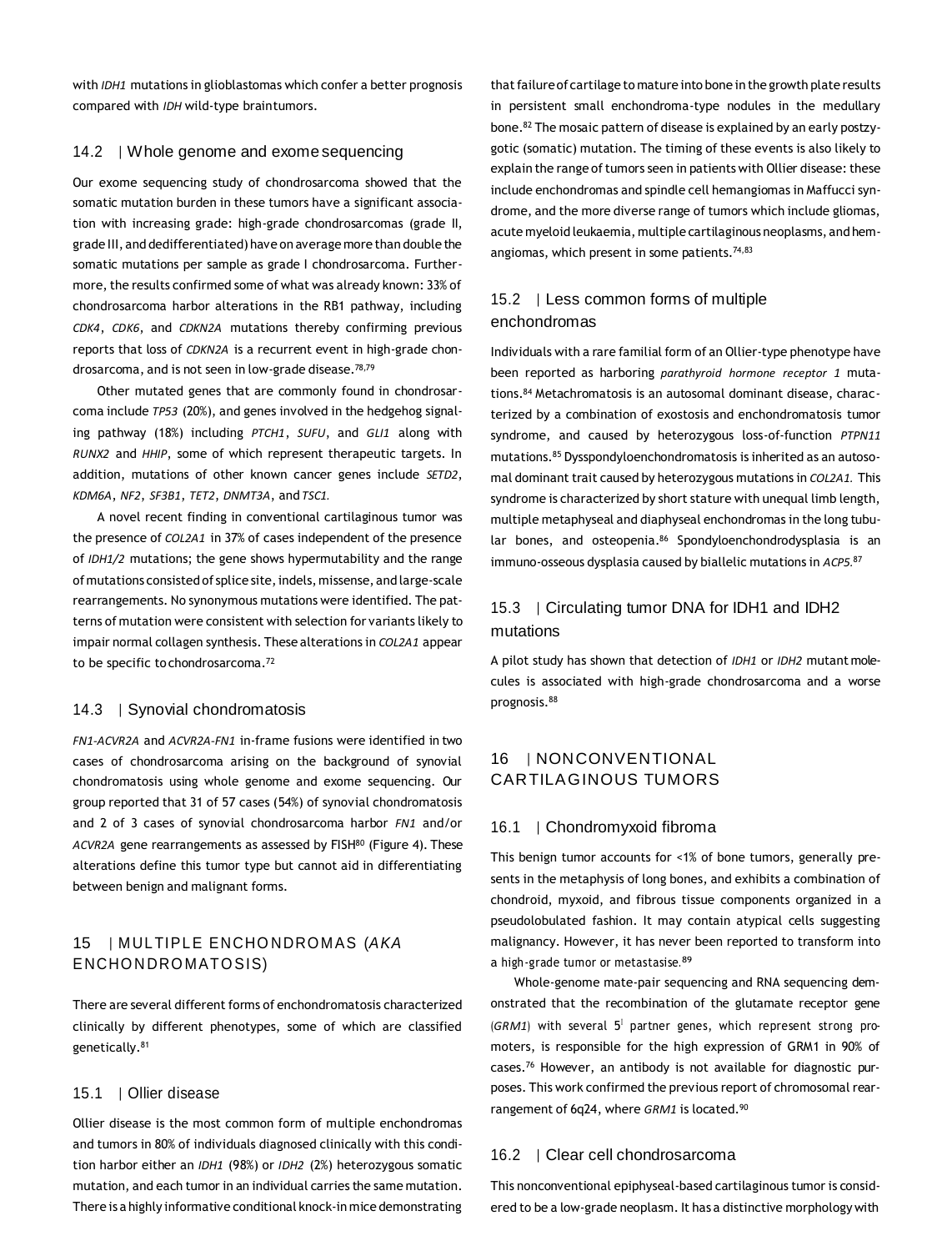chondrocytes resembling hypertrophic cells of the growth plate along with osteoid differentiation leading some to consider that this tumor may be better classified as a variant of osteosarcoma. There are no published next generation sequencing studies on this tumor type. In view of the two other epiphyseal-based tumors, GCT and chondroblastoma, which both harbor histone 3.3 mutations, we looked for these mutations by immunohistochemistry also in clear cell chondrosarcoma and found that 1 of 10 was immunoreactive for p.K36M, a finding confirmed by genotyping.<sup>35</sup> A consortium from the International Skeletal Society is currently undertaking a review of a large series of cases to address the frequency of histone 3.3 p.K36M mutation in this tumortype.

## 17 | MESENCHYMAL CHONDROSARCOMA

This tumor can occur in both bone and soft tissue and exhibits a biphasic appearance including a chondro-osseous, and a small, blue, round cell component. The latter can lead to it being difficult to distinguish from Ewing sarcoma, chondrosarcoma, and osteosarcoma. A *HEY1-NCOA2* fusion representing an in-frame fusion of *HEY1* exon 4 to *NCOA2* exon 13 was identified using exon array profiling. It was found to be highly sensitive being detected in 100% of cases and also specific for this tumor type, as it has not been detected in other types of chondrosarcoma and Ewingsarcoma.<sup>91</sup>

### 18 | TUMORS OF UNCERTAIN LINEAGE

Phosphaturic mesenchymal tumor (PMT) is a neoplasm that arises in bone and soft tissue and frequently gives rise to hypophosphatemic vitamin-D resistant osteomalacia. The most common histological variant is referred to as PMT-mixed connective tissue type. The tumor is composed of spindled to stellate cells in a myxoid/myxo-hyaline matrix. There is usually an associated adipocytic component and grungy-type stromal calcification.

A fibronectin 1 *(FN1)-FGFR1* fusion gene and less frequently a *FN1-FGF1* fusion are detected in PMT in 42% and 6% of cases, respectively demonstrating the central role of the FGF1-FGFR1 signaling in this tumor. The production of fibroblastic growth factor 23 by the tumor cells is the major factor responsible for the oncogenic osteomalacia as it causes hypophosphatemia, hyperphosphaturia, and increased levels of alkaline phosphatase. Neither FGF23 nor FGFR1 immunohistochemistry are helpful for reaching a diagnosis as they are not specific for this disease. Therefore, detection of these fusion gene rearrangements by FISH is to date the most relevant ancillary test.92,93

Osteofibrous dysplasia is an unusual primary fibrous osseous bone tumor and is characterized by scattered epithelial cells; it presents in children in most cases, almost exclusively in the tibia and fibula. It can either be inherited as an autosomal trait or occur sporadically.<sup>94</sup>

Massive parallel sequencing of the exomes of a discovery set of four affected members oftwo families with bilateral disease revealed autosomal dominant germ line mutations in the gene encoding the

receptor tyrosine kinase *MET* that specifically disrupts the differentially spliced exon 14, resulting in functional disruption of the MET receptor. DNA sequencing of lesional tissue from 20 sporadic cases of osteofibrous dysplasia failed to identify similar aberrations of exon 14 splicing. This may reflect the low neoplastic cell population in these tumors which is supported by the work of Gray et al who on studying an additional sample expanded in culture which they then subjected to exome sequencing identified a somatic missense mutation in exon 14, c.3008A>C (p.Tyr1003Ser). This suggests that this *MET* mutation may represent a common event in the sporadic cases. However, further work is required to establish this. These findings provide opportunities for targeted therapies involving MET inhibitor drugs.<sup>95</sup>

#### **REFERENCES**

- 1. Baruffi MR, Volpon JB, Neto JB, Casartelli C. Osteoid osteomas with chromosome alterations involving 22q. *Cancer Genet Cytogenet*. 2001; 124(2):127-131.
- 2. Nord KH, Nilsson J, Arbajian E, et al. Recurrent chromosome 22 deletions in osteoblastoma affect inhibitors of the Wnt/beta-catenin signaling pathway. *PLoS One*. 2013;8(11):e80725.
- 3. Fittall MW, Mifsud W, Pillay N, et al. Recurrent rearrangements of FOS and FOSB define osteoblastoma. *Nat Commun*. 2018;9(1):2150.
- 4. Antonescu CR, Chen HW, Zhang L, et al. ZFP36-FOSB fusion defines a subset of epithelioid hemangiomawith atypical features. *Genes Chromosomes Cancer*. 2014;53(11):951-959.
- 5. Huang SC, Zhang L, Sung YS, et al. Frequent FOS gene rearrangements in epithelioid hemangioma: a molecular study of 58 cases with morphologic reappraisal. *Am J Surg Pathol*.2015;39(10):1313-1321.
- 6. Hung YP, Fletcher CD, Hornick JL. FOSB is a useful diagnostic marker for pseudomyogenic hemangioendothelioma. *Am J Surg Pathol*. 2016.
- 7. Behjati S, Tarpey PS, Haase K, et al. Recurrent mutation of IGF signalling genes and distinct patterns of genomic rearrangement in osteosarcoma. *Nat Commun*. 2017;8:15936.
- 8. Chen KS, Kwon WS, Kim J, et al. A novel TP53-KPNA3 translocation defines a de novo treatment-resistant clone in osteosarcoma. *Cold Spring Harb Mol Case Stud*. 2016;2(5):a000992.
- 9. Collins MT, Singer FR, Eugster E. McCune-Albright syndrome and the extraskeletal manifestations of fibrous dysplasia. *Orphanet J Rare Dis*. 2012;7(Suppl 1):S4.
- 10. Delaney D, Diss TC, Presneau N, et al. GNAS1 mutations occur more commonly than previously thought in intramuscular myxoma. *Mod Pathol*. 2009;22(5):718-724.
- 11. Idowu BD, Al-Adnani M, O'Donnell P, et al. A sensitive mutationspecific screening technique for GNAS1 mutations in cases of fibrous dysplasia: the first report of a codon 227 mutation in bone. *Histopathology*. 2007;50(6):691-704.
- 12. Lee SE, Lee EH, Park H, et al. The diagnostic utility of the GNAS mutation in patients with fibrous dysplasia: meta-analysis of 168 sporadic cases. *Hum Pathol*. 2012;43(8):1234-1242.
- 13. Heim-Hall JM, Williams RP. Liposclerosing myxofibrous tumour: a traumatized variant of fibrous dysplasia? Report of four cases and review of the literature. *Histopathology*. 2004;45(4):369-376.
- 14. Carter JM, Inwards CY, Jin L, et al. Activating GNAS mutations in parosteal osteosarcoma. *Am J Surg Pathol*. 2014;38(3):402-409.
- 15. Salinas-Souza C, De Andrea C, Bihl M, et al. GNAS mutations are not detected in parosteal and low-grade central osteosarcomas. *Mod Pathol*. 2015;28(10):1336-1342.
- 16. Zhang J, Walsh MF, Wu G, et al. Germline mutations in predisposition genes in pediatric cancer. *N Engl J Med*. 2015;373(24):2336-2346.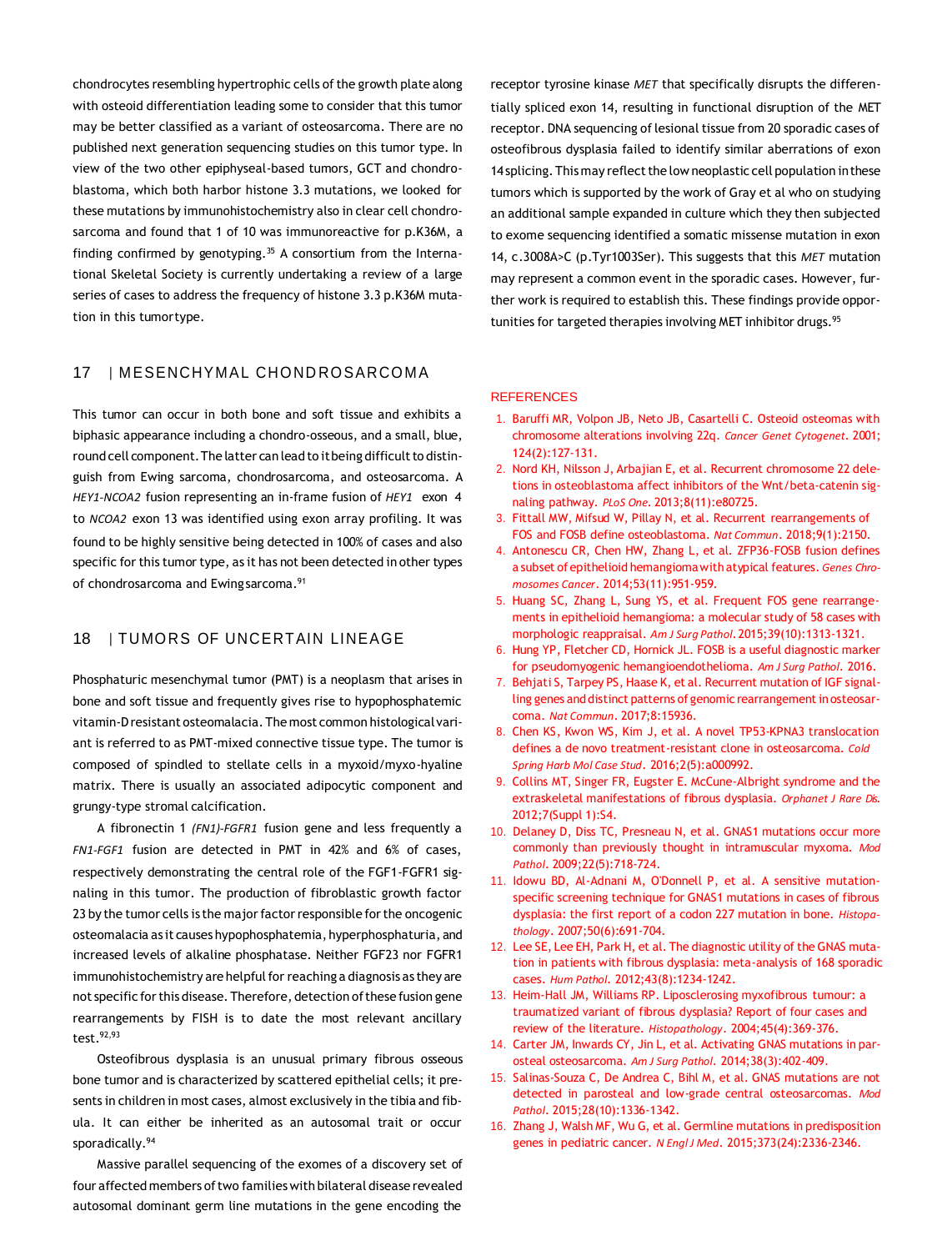- 17. Daroszewska A, Ralston SH. Genetics of Paget's disease of bone. *Clin Sci (Lond)*. 2005;109(3):257-263.
- 18. Merchant A, Smielewska M, Patel N, et al. Somatic mutations in SQSTM1 detected in affected tissues from patients with sporadic Paget's disease of bone. *J Bone Miner Res*. 2009;24(3):484-494.
- 19. Camacho-Vanegas O, Camacho SC, Till J, et al. Primate genome gain and loss: a bone dysplasia, muscular dystrophy, and bone cancer syndrome resulting from mutated retroviral-derived MTAP transcripts. *Am J Hum Genet*. 2012;90(4):614-627.
- 20. Kovac M, Blattmann C, Ribi S, et al. Exome sequencing of osteosarcoma reveals mutation signatures reminiscent of BRCA deficiency. *Nat Commun*. 2015;6:8940.
- 21. Amary F, Ye H, Berisha F, et al. Fibroblastic growth factor receptor 1 amplification in osteosarcoma is associated with poor response to neo-adjuvant chemotherapy. *Cancer Med*.2014;3(4):980-987.
- 22. Behjati S, Tarpey PS, Presneau N, et al. Distinct H3F3A and H3F3B driver mutations define chondroblastoma and giant cell tumor of bone. *Nat Genet*. 2013;45(12):1479-1482.
- 23. Amary F, Berisha F, Ye H, et al. H3F3A (histone 3.3) G34W immunohistochemistry: a reliable marker defining benign and malignant giant cell tumor of bone. *Am J Surg Pathol*.2017;41(8):1059-1068.
- 24. Presneau N, Baumhoer D, Behjati S, et al. Diagnostic value of H3F3A mutations in giant cell tumour of bone compared to osteoclast-rich mimics. *J Pathol Clin Res*. 2015;1(2):113-123.
- 25. Divisato G, Formicola D, Esposito T, et al. ZNF687 mutations in severe Paget disease of bone associated with giant cell tumor. *Am J Hum Genet*. 2016;98(2):275-286.
- 26. Huang L, Teng XY, Cheng YY, Lee KM, Kumta SM. Expression of preosteoblast markers and Cbfa-1 and Osterix gene transcripts in stromal tumour cells of giant celltumour of bone. *Bone*. 2004;34(3):393-401.
- 27. Martin TJ. Historically significant events in the discovery of RANK/- RANKL/OPG. *World J Orthop*. 2013;4(4):186-197.
- 28. Chawla S, Henshaw R, Seeger L, et al. Safety and efficacy of denosumab for adults and skeletally mature adolescents with giant cell tumour of bone: interim analysis of an open-label, parallel-group, phase 2 study. *Lancet Oncol*. 2013;14(9):901-908.
- 29. Sims NA, Martin TJ. Coupling the activities of bone formation and resorption: a multitude of signals within the basic multicellular unit. *Bonekey Rep*. 2014;3:481.
- 30. Ikebuchi Y, Aoki S, Honma M, et al. Coupling of bone resorption and formation by RANKL reverse signalling. *Nature*. 2018;561(7722): 195-200.
- 31. Frank D, Doenecke D, Albig W. Differential expression of human replacement and cell cycle dependent H3 histone genes. *Gene*. 2003; 312:135-143.
- 32. Lopez-Fernandez LA, Lopez-Alanon DM, Castaneda V, Krimer DB, del Mazo J. Developmental expression of H3.3A variant histone mRNA in mouse. *Int J Dev Biol*. 1997;41(5):699-703.
- 33. Schwartzentruber J, Korshunov A, Liu XY, et al. Driver mutations in histone H3.3 and chromatin remodelling genes in paediatric glioblastoma. *Nature*. 2012;482(7384):226-231.
- 34. Wu G, Broniscer A, McEachron TA, et al. Somatic histone H3 alterations inpediatric diffuse intrinsic pontine gliomas and non-brainstem glioblastomas. *Nat Genet*. 2012;44(3):251-253.
- 35. Amary MF, Berisha F, Mozela R, et al. The H3F3 K36M mutant antibody is a sensitive and specific marker for the diagnosis of chondroblastoma. *Histopathology*. 2016;69(1):121-127.
- 36. Amary MF, Ye H, Berisha F, Tirabosco R, Presneau N, Flanagan AM. Detection of USP6 gene rearrangement in nodular fasciitis: an important diagnostic tool. *Virchows Arch*.2013;463(1):97-98.
- 37. Guseva NV, Jaber O, Tanas MR, et al. Anchored multiplex PCR fortargeted next-generation sequencing reveals recurrent and novel USP6 fusions and upregulation of USP6 expression in aneurysmal bone cyst. *Genes Chromosomes Cancer*. 2017;56(4):266-277.
- 38. Oliveira AM, Perez-Atayde AR, Dal Cin P, et al. Aneurysmal bone cyst variant translocations upregulate USP6 transcription by promoter swapping with the ZNF9, COL1A1, TRAP150, and OMD genes. *Oncogene*. 2005;24(21):3419-3426.
- 39. Oliveira AM, Perez-Atayde AR, Inwards CY, et al. USP6 and CDH11 oncogenes identify the neoplastic cell in primary aneurysmal bone

cysts and are absent in so-called secondary aneurysmal bone cysts. *Am J Pathol*. 2004;165(5):1773-1780.

- 40. Erickson-Johnson MR, Chou MM, Evers BR, et al. Nodular fasciitis: a novel model of transient neoplasia induced by MYH9-USP6 gene fusion. *Lab Invest*. 2011;91(10):1427-1433.
- 41. Bekers EM, Eijkelenboom A, Grunberg K, et al. Myositis ossificans another condition with USP6 rearrangement, providing evidence of a relationship with nodular fasciitis and aneurysmal bone cyst. *Ann Diagn Pathol*. 2018;34:56-59.
- 42. Flucke U, Shepard SJ, Bekers EM, et al. Fibro-osseous pseudotumor of digits - expanding the spectrum of clonal transient neoplasms harboring USP6 rearrangement. *Ann Diagn Pathol*. 2018;35:53-55.
- 43. de Saint Aubain Somerhausen N, van de Rijn M. Tenosynovial giant cell tumour, diffuse type. In: Fletcher CDM, Bridge JA, Hogendoorn PC, eds. *WHO Classification of Tumours of Soft Tissue and Bone*. Lyon, France: IARC Press; 2013.
- 44. Lauer SR, Edgar MA, Gardner JM, Sebastian A, Weiss SW. Soft tissue chordomas: a clinicopathologic analysis of 11 cases. *Am J Surg Pathol*. 2013;37(5):719-726.
- 45. Tirabosco R, Mangham DC, Rosenberg AE, et al. Brachyury expression in extra-axial skeletal and soft tissue chordomas: a marker that distinguishes chordoma from mixed tumor/myoepithelioma/parachordoma in soft tissue. *Am J Surg Pathol*. 2008;32(4):572-580.
- 46. Gelderblom H, Cropet C, Chevreau C, et al. Nilotinib in locally advanced pigmented villonodular synovitis: a multicentre, open-label, single-arm, phase 2 trial. *Lancet Oncol*. 2018;19(5):639-648.
- 47. Flanagan AM, Yamaguchi T. Chordoma. In: Fletcher CDM, Bridge JA, Hogendoorn PC, eds. *WHO Classification of Tumours of Soft Tissue and Bone*. Lyon, France: IARC Press;2013:328-329.
- 48. Pan Y, Lu L, Chen J, Zhong Y, Dai Z. Analysis of prognostic factors for survival in patients with primary spinal chordoma using the SEER registry from 1973 to 2014. *J Orthop Surg Res*. 2018;13(1):76.
- 49. Tarpey PS, Behjati S, Young MD, et al. The driver landscape of sporadic chordoma. *Nat Commun*. 2017;8(1):890.
- 50. Yang XR, Ng D, Alcorta DA, et al. T (brachyury) gene duplication confers majorsusceptibilityto familial chordoma. *Nat Genet*.2009;41(11): 1176-1178.
- 51. Hsu W, Mohyeldin A, Shah SR, et al. Generation of chordoma cell line JHC7 and the identification of Brachyury as a novel molecular target. *J Neurosurg*. 2011;115(4):760-769.
- 52. Presneau N, Shalaby A, Ye H, et al. Role of the transcription factor T (brachyury) in the pathogenesis of sporadic chordoma: a genetic and functional-based study. *J Pathol*. 2011;223(3):327-335.
- 53. Pillay N, Plagnol V, Tarpey PS, et al. A common single-nucleotide variant in T is strongly associatedwith chordoma. *Nat Genet*. 2012;44(11): 1185-1187.
- 54. Le LP, Nielsen GP, Rosenberg AE, et al. Recurrent chromosomal copy number alterations in sporadic chordomas. *PLoS One*. 2011;6(5): e18846.
- 55. von Witzleben A, Goerttler LT, Marienfeld R, et al. Preclinical characterization of novel chordoma cell systems and their targeting by pharmocological inhibitors of the CDK4/6 cell-cycle pathway. *Cancer Res*. 2015;75(18):3823-3831.
- 56. Magnaghi P, Salom B, Cozzi L, et al. Afatinib is a new therapeutic approach in chordoma with a unique ability to target EGFR and Brachyury. *Mol Cancer Ther*. 2018;17(3):603-613.
- 57. Scheipl S, Barnard M, Cottone L, et al. EGFR inhibitors identified as a potential treatment for chordoma in a focused compound screen. *J Pathol*. 2016;239(3):320-334.
- 58. Shalaby A, Presneau N, Ye H, et al. The role of epidermal growth factor receptor in chordoma pathogenesis: a potential therapeutic target. *J Pathol*. 2011;223(3):336-346.
- 59. Cottone L, Hookway ES, Cribbs A, et al. Epigenetic inactivation of oncogenic brachyury (TBXT) by H3K27 histone demethylase controls chordoma cell survival. *bioRxiv*.2018.
- 60. Wang L, Zehir A, Nafa K, et al. Genomic aberrations frequently alter chromatin regulatory genes in chordoma. *Genes Chromosomes Cancer*. 2016;55(7):591-600.
- 61. Mobley BC, McKenney JK, Bangs CD, et al. Loss of SMARCB1/INI1 expression in poorly differentiated chordomas. *Acta Neuropathol*. 2010;120(6):745-753.